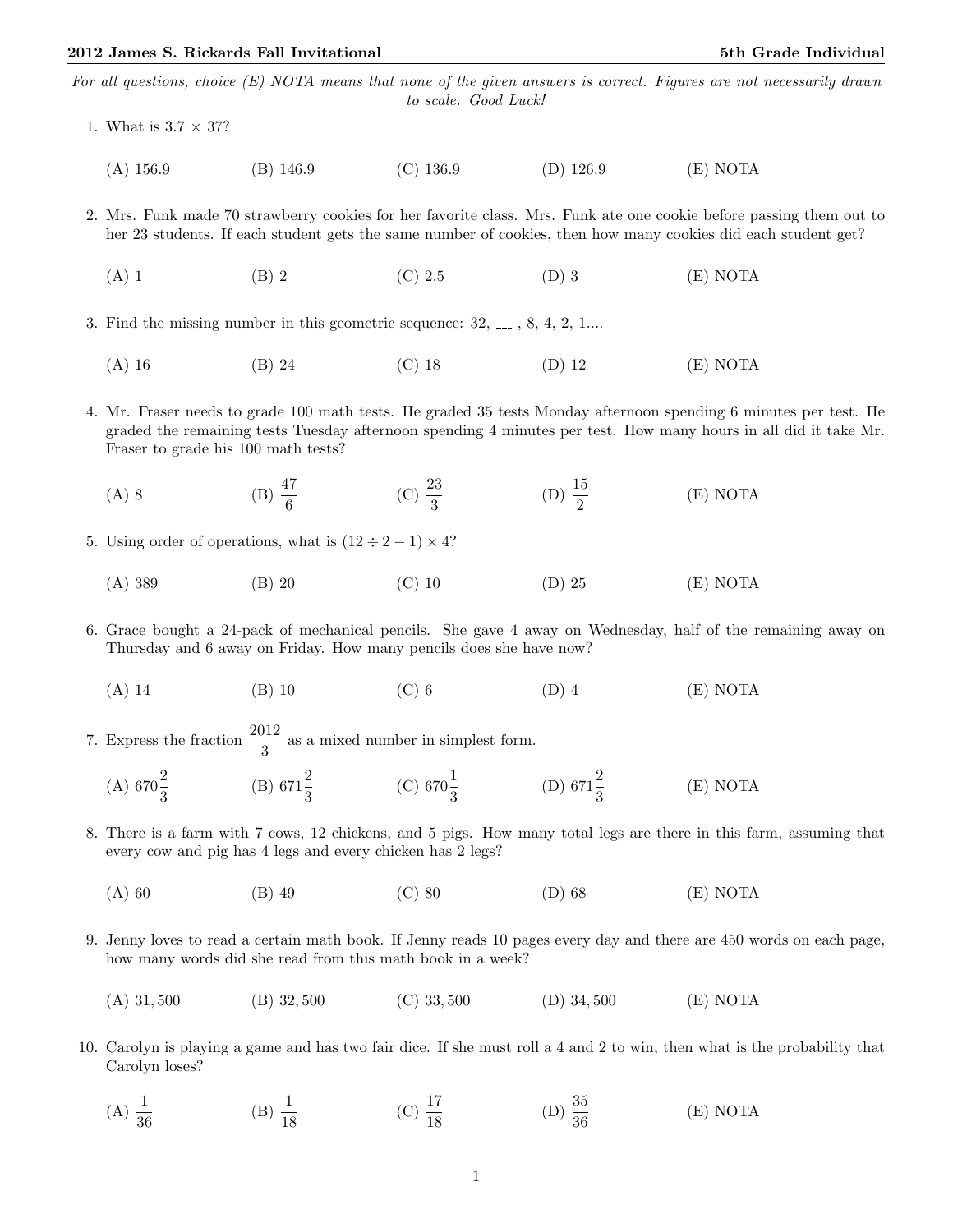For Questions 11 and 12, use the following graph:



11. Stacy took three tests that accounted for her average grade in August. If Stacy scored a 92 and 78 on her first two tests, then what was the score of the third test?

| $(A)$ 90 | $(B)$ 85 | $(C)$ 80 | $(D)$ 75 | (E) NOTA |
|----------|----------|----------|----------|----------|
|          |          |          |          |          |

- 12. What is the range of Stacy's average grade throughout these six months?
	- (A) 25 (B) 35 (C) 15 (D) 30 (E) NOTA
- 13. What is in the hundredths digit of 7.7798−5.34?
	- (A) 3 (B) 4 (C) 5 (D) 6 (E)NOTA

14. Mr. Cook has a 3-dimensional figure with a round base on his desk. Which of the following figures could it be?

- (A) cube (B) rectangular prism (C) sphere (D) cone (E) NOTA
- 15. Pamela has a bag of marbles containing two red marbles and 5 blue marbles. If Pamela randomly selects a marble from the bag, what is the probability that it is red?
	- (A)  $\frac{1}{2}$ (B)  $\frac{2}{7}$  (C)  $\frac{1}{7}$  (D)  $\frac{1}{5}$ (E) NOTA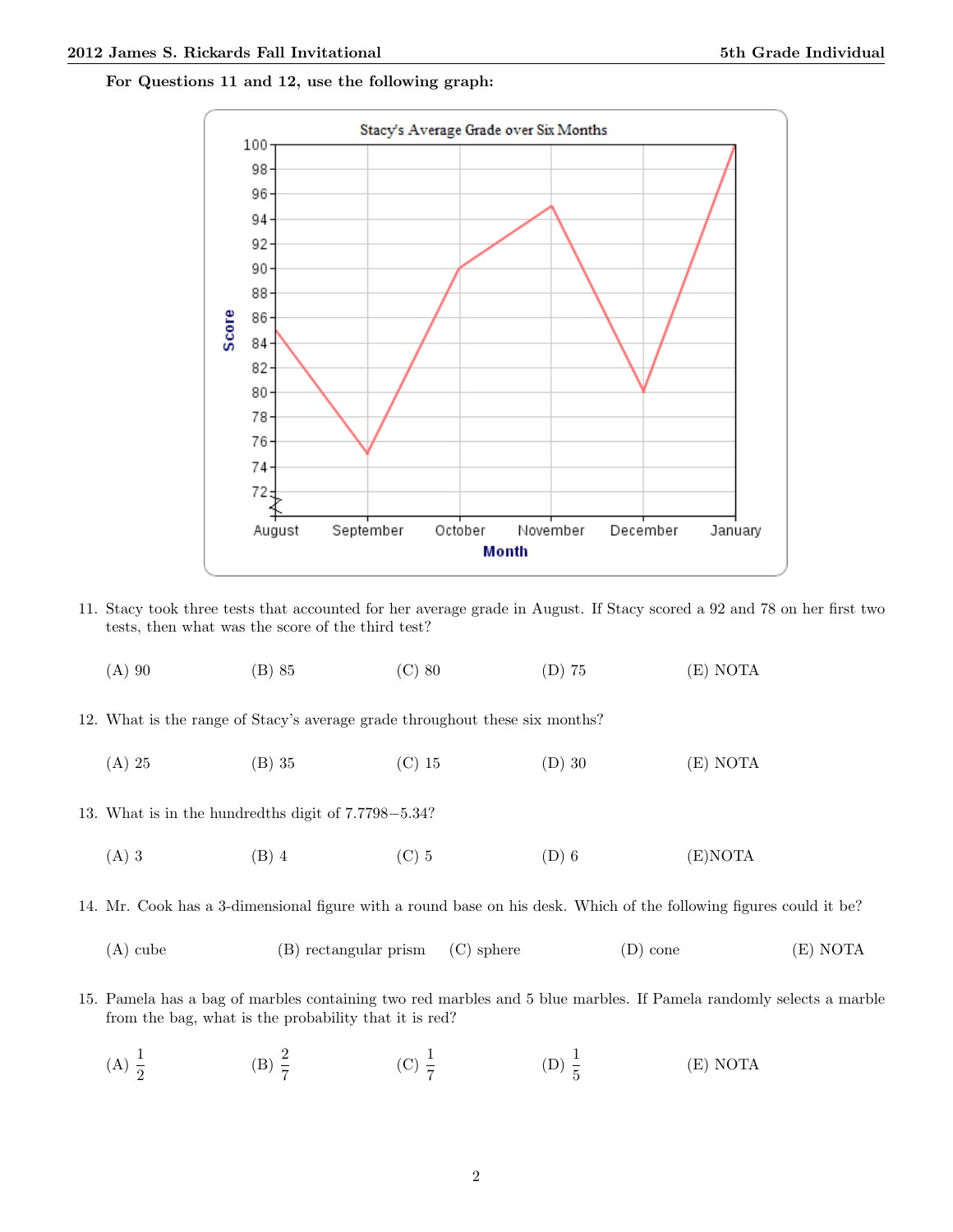## 2012 James S. Rickards Fall Invitational 5th Grade Individual 5th Grade Individual

- 16. Eli shaved off his entire beard today. Eli's beard grows 1 millimeter a day. In one year (365 days) and 3 weeks, how long will Eli's beard be? (Hint: 1 centimeter= 10 millimeters)
	- (A) 386 cm (B) 386 mm (C) 38.6 mm (D) 3.68 cm (E) NOTA

17. Alex came home from math practice one day and chatted with his friends online. He spent  $\frac{1}{3}$  of an hour chatting with Mihir, and  $\frac{1}{4}$  of an hour with Kevin. How many minutes did Alex spend chatting with his friends?

(A) 15 (B) 20 (C) 30 (D) 35 (E) NOTA

18. If  $x = 3$ , then what is  $7x - 13$ ?

(A) 9 (B) 8 (C) 7 (D) 6 (E) NOTA

19. Simplify the expression  $(7.3 - 3.6) + (1.6 + 5.4) \times 1.3$  and round your answer to the nearest integer.

- (A) 14 (B) 12.8 (C) 13 (D) 10.4 (E) NOTA
- 20. How many zeroes are at the end of the product,  $2500\times4000$ ?
	- (A) 5 (B) 6 (C) 7 (D) 8 (E) NOTA
- 21. Linda went to Nuberri to get some frozen yogurt. Her total was \$15.87 so Linda paid with a \$20 bill. However, the cashier only had quarters and pennies. If the cashier used as little of the pennies as he could, then how many quarters did Linda receive for her change?
	- (A) 12 (B) 13 (C) 14 (D) 15 (E) NOTA
- 22. Which of the following numbers is a perfect number? (Hint: A perfect number is a positive number that is equal to its sum of proper positive divisors.)
	- (A) 6 (B) 12 (C) 15 (D) 31 (E) NOTA
- 23. The sum of two numbers is 23 and their product is 132. What are the two numbers?
	- (A) 3 and 20 (B) 10 and 13 (C) 9 and 14 (D) 11 and 12 (E) NOTA
- 24. Siddarth has a map of his neighborhood. The map shows that his house is 2.5 inches away from Stephen's house. If each inch on the map equals 1.5 miles, then how far in miles is Stephen's house from Siddarth's house in reality?
	- (A) 3.5 (B) 3.75 (C) 4 (D) 4.5 (E) NOTA
- 25. What is 10% of 90% of 100?
	- (A) 12 (B) 10 (C) 9 (D) 8 (E) NOTA